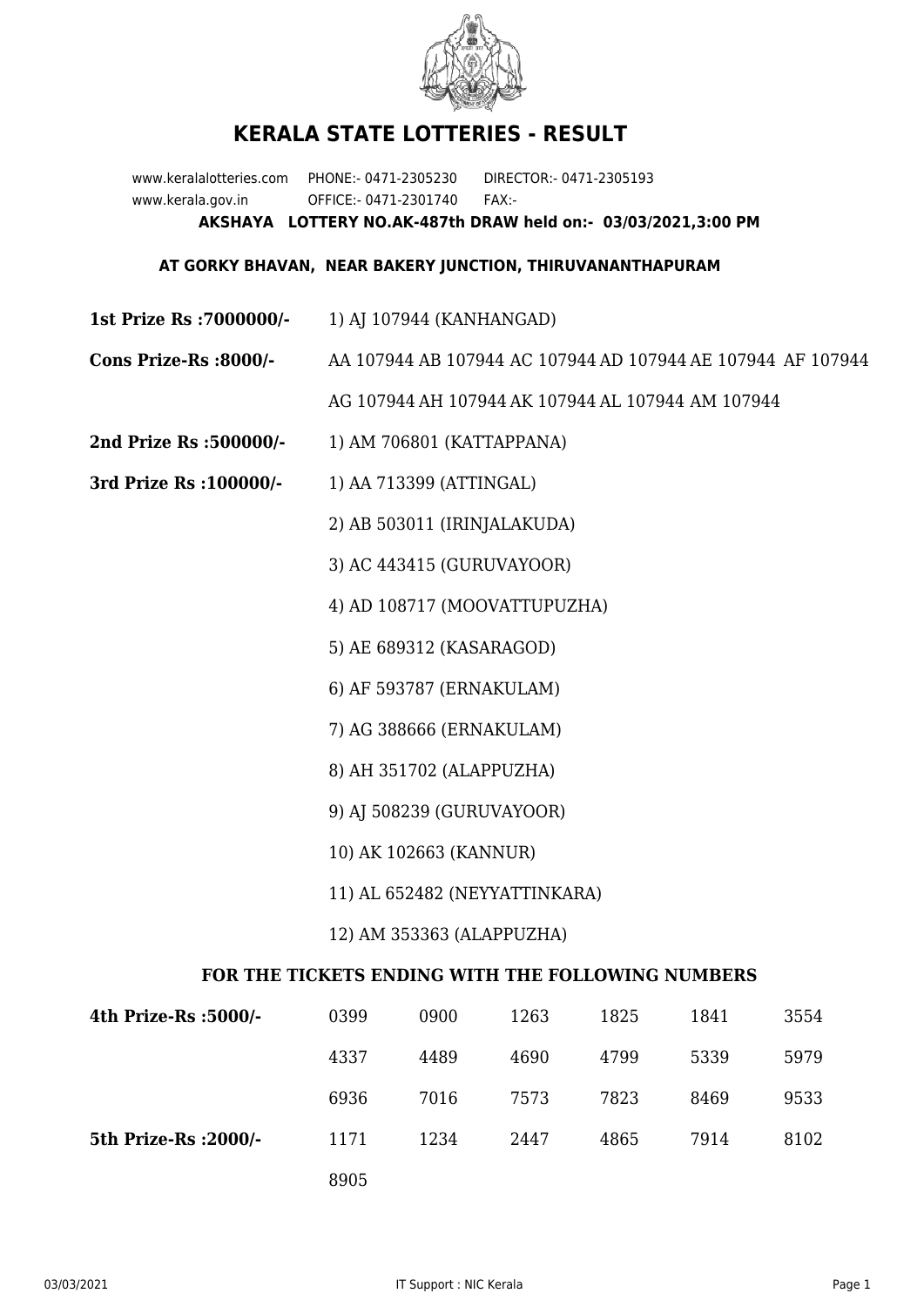| 6th Prize-Rs : 1000/- | 1158 | 1385 | 1415 | 2566 | 3011 | 3070 |
|-----------------------|------|------|------|------|------|------|
|                       | 3372 | 3627 | 3808 | 4968 | 5927 | 6358 |
|                       | 7108 | 7333 | 7518 | 7904 | 8113 | 8258 |
|                       | 8349 | 8770 | 9142 | 9441 | 9621 | 9758 |
|                       | 9775 | 9907 |      |      |      |      |
| 7th Prize-Rs :500/-   | 0024 | 0453 | 0599 | 0921 | 0980 | 0999 |
|                       | 1168 | 1431 | 1445 | 1498 | 1503 | 1566 |
|                       | 1729 | 1842 | 1866 | 1914 | 2135 | 2163 |
|                       | 2186 | 2231 | 2404 | 2549 | 3260 | 3280 |
|                       | 3285 | 3517 | 3616 | 4000 | 4086 | 4150 |
|                       | 4270 | 4359 | 4395 | 4620 | 4789 | 5009 |
|                       | 5265 | 5315 | 5592 | 5869 | 6051 | 6357 |
|                       | 6624 | 7361 | 7459 | 7469 | 7907 | 8090 |
|                       | 8103 | 8274 | 8313 | 8540 | 8610 | 8709 |
|                       | 9149 | 9234 | 9320 | 9421 | 9427 | 9461 |
|                       | 9734 | 9848 | 9902 | 9981 |      |      |
| 8th Prize-Rs : 100/-  | 0150 | 0328 | 0352 | 0415 | 0429 | 0466 |
|                       | 0484 | 0590 | 0639 | 0720 | 0807 | 0870 |
|                       | 0933 | 1119 | 1287 | 1427 | 1798 | 1965 |
|                       | 1967 | 1995 | 2013 | 2103 | 2131 | 2366 |
|                       | 2490 | 2507 | 2575 | 2708 | 2755 | 2757 |
|                       | 2966 | 3195 | 3249 | 3328 | 3383 | 3464 |
|                       | 3597 | 3610 | 3613 | 3673 | 3677 | 3898 |
|                       | 3956 | 4084 | 4207 | 4352 | 4429 | 4499 |
|                       | 4511 | 4568 | 4706 | 4724 | 4844 | 4845 |
|                       | 4876 | 5040 | 5098 | 5138 | 5156 | 5173 |
|                       | 5208 | 5305 | 5349 | 5415 | 5450 | 5451 |
|                       | 5469 | 5553 | 5723 | 5767 | 5914 | 6045 |
|                       | 6300 | 6535 | 6784 | 6858 | 6899 | 6907 |